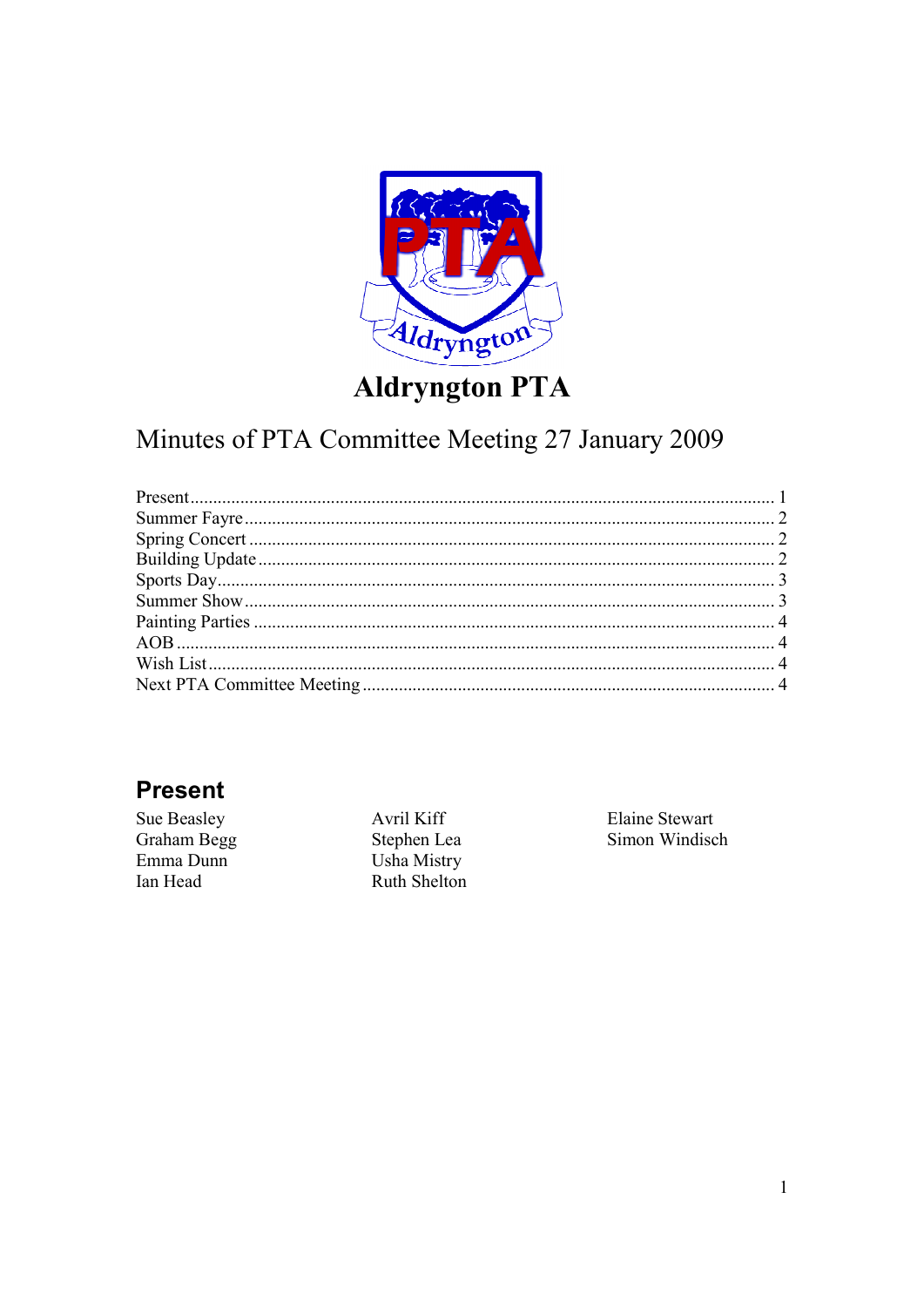#### **Treasurer's Report**

Stephen gave a brief review of accounts. Noted that bank interest was reduced due to falling interest rates. November cake sales were down. Usha said that these November sales just gone would be the last. Emma suggested that PTA use the proceeds to make purchases rather than the teacher, or better still an elected pupil from each class. It was agreed to give this idea a try next time.

#### **Lotteries License**

Graham noted that the new license had not yet been seen (it has subsequently arrived). Elaine is now the license holder.

#### **Swimming Pool**

Elaine noted that Andy the caretaker will not be available  $25 \text{ July} - 23/24$  August, so we need cover. It was agreed that we need to find 10 – 15 people to take on maintenance duties, and these people would be encouraged to volunteer via reduced pool usage rates. Duties will need to be defined, to include e.g. chemical checks, pH balancing, cleaning pool and changing rooms, etc.

Elaine mentioned the need for boilers and suggested that 2 smaller ones might be better than one big one – this was generally agreed, but need to investigate further.

#### **Summer Fayre**

Several ideas were discussed: street dance, choir, music ideas, samba band from Maiden Erlegh. No decisions were taken.

## **Spring Concert**

It was decided that there will be a Spring Concert involving the choir, perhaps with cheese and wine. To be discussed at next meeting.

## **Building Update**

The project is now funded by local authority, so PTA only have to pay for extras. The PTA thanked Elaine for her hard work in securing the funding. It was decided that we will install a 'fund thermometer' in a suitable place, target set at £5000 (to be confirmed by Elaine) in £1000 graduations.

Another idea raised was to raise funds at Easter via money collection in Smarties tubes. Graham will contact Nestle to investigate possible donation/sponsorship.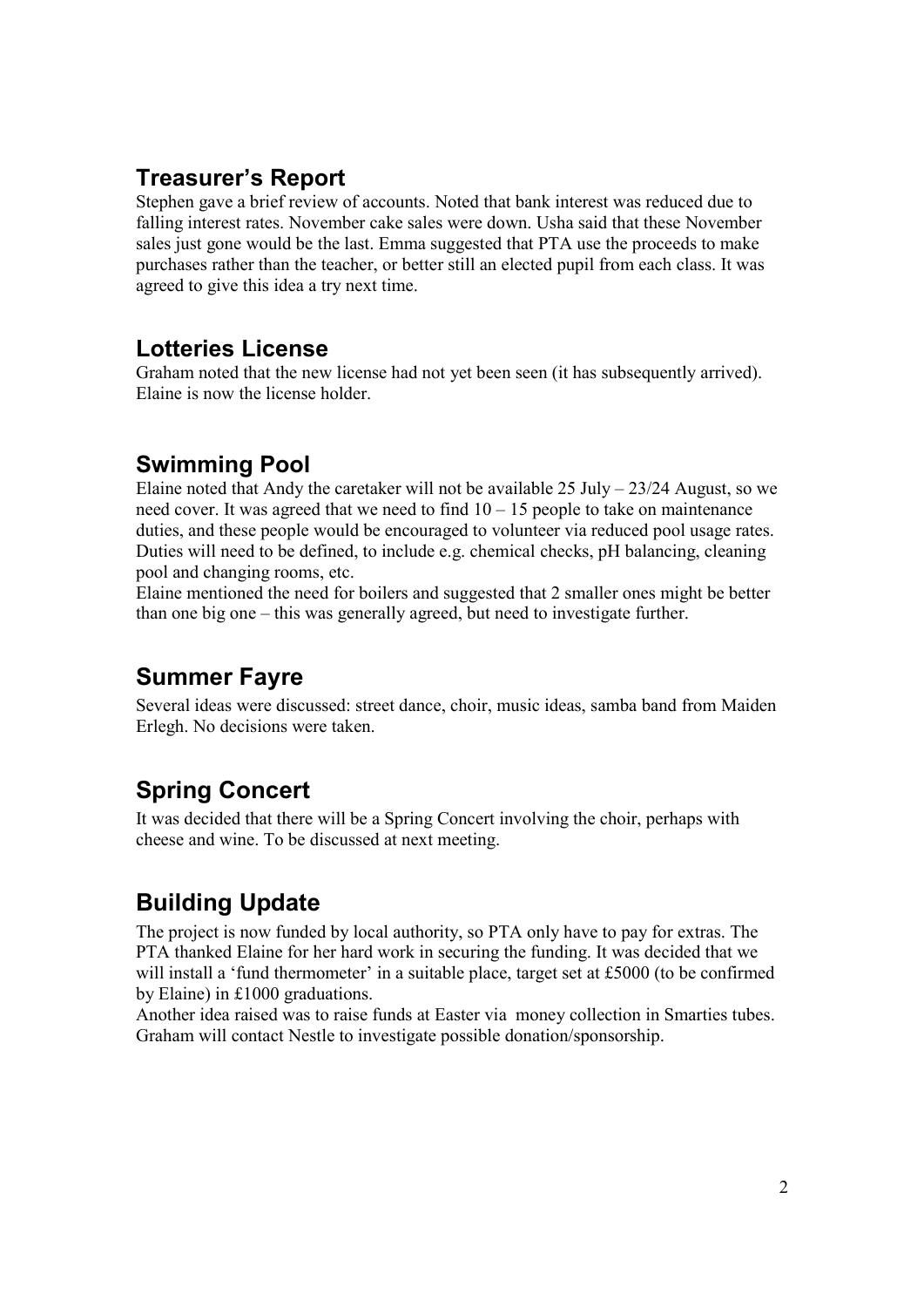# **Sports Day**

Elaine talked about the sports day arrangements, which due to the building work at school will be on  $17<sup>th</sup>$  July at Palmer Park stadium. There will be a picnic at lunchtime for the children. Ruth mentioned 'Active Reading' could be involved. Graham suggested Kingsley the Royals Mascot could make an appearance; need to discuss at next meeting.

## **Summer Show**

The summer show will be 'Blast Off', a tribute to Hazel Quinn as it was a favourite of hers. Ian mentioned we need to get a new lighting rig, cost approx £1500. Approved in principle, need more information on the costs.